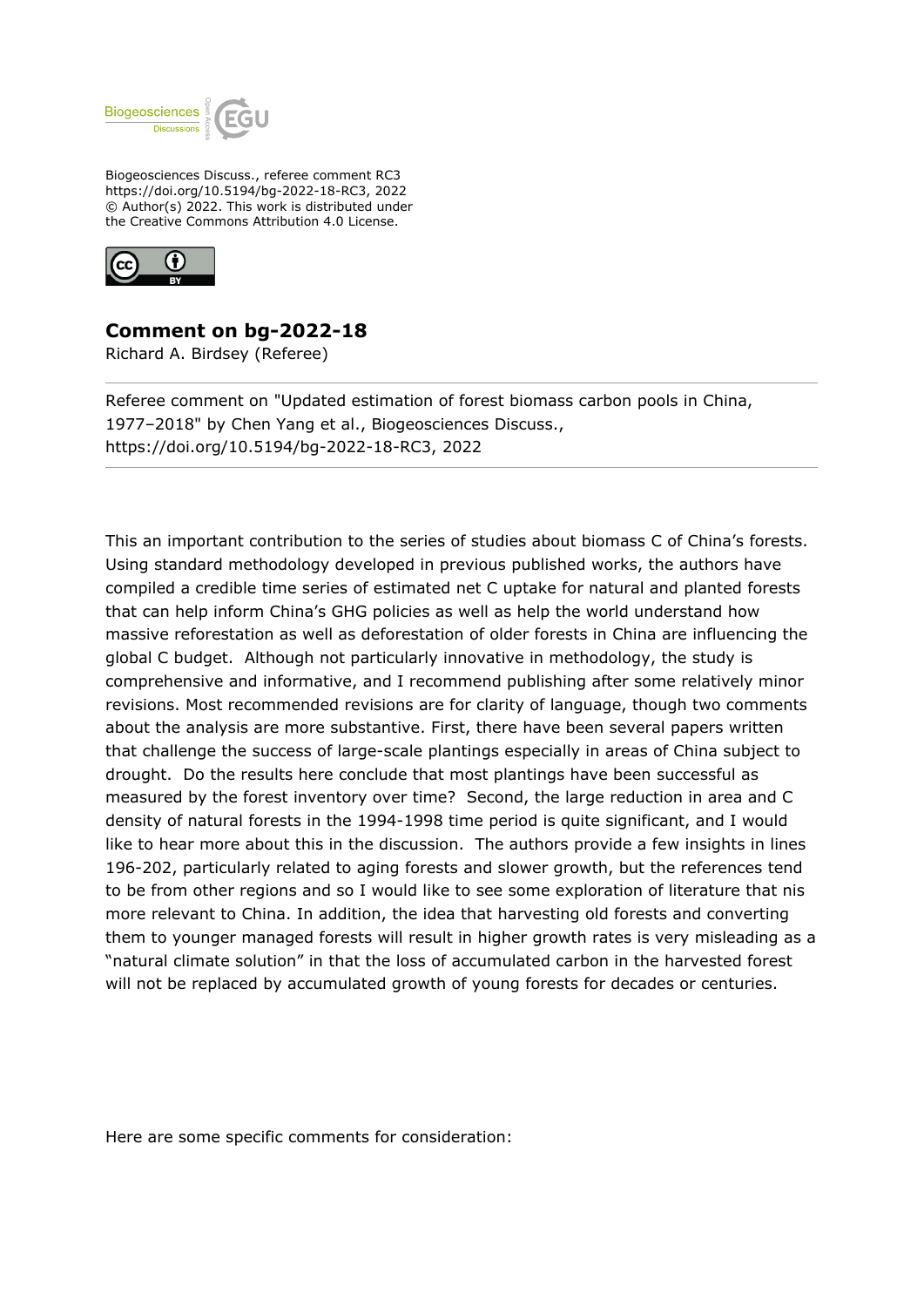Lines 46-48: is there a difference between "forest census data" and "survey data"?

Line 51: replace "sequestrating" with "sequestering".

Line 52: replace "have" with "has".

Line 54: add "net" between the words "reducing greenhouse".

Line 102: replace "increase" with "increasing".

Line 106: replace "may lead" with "has led".

Line 112: replace "average" with "average increase"..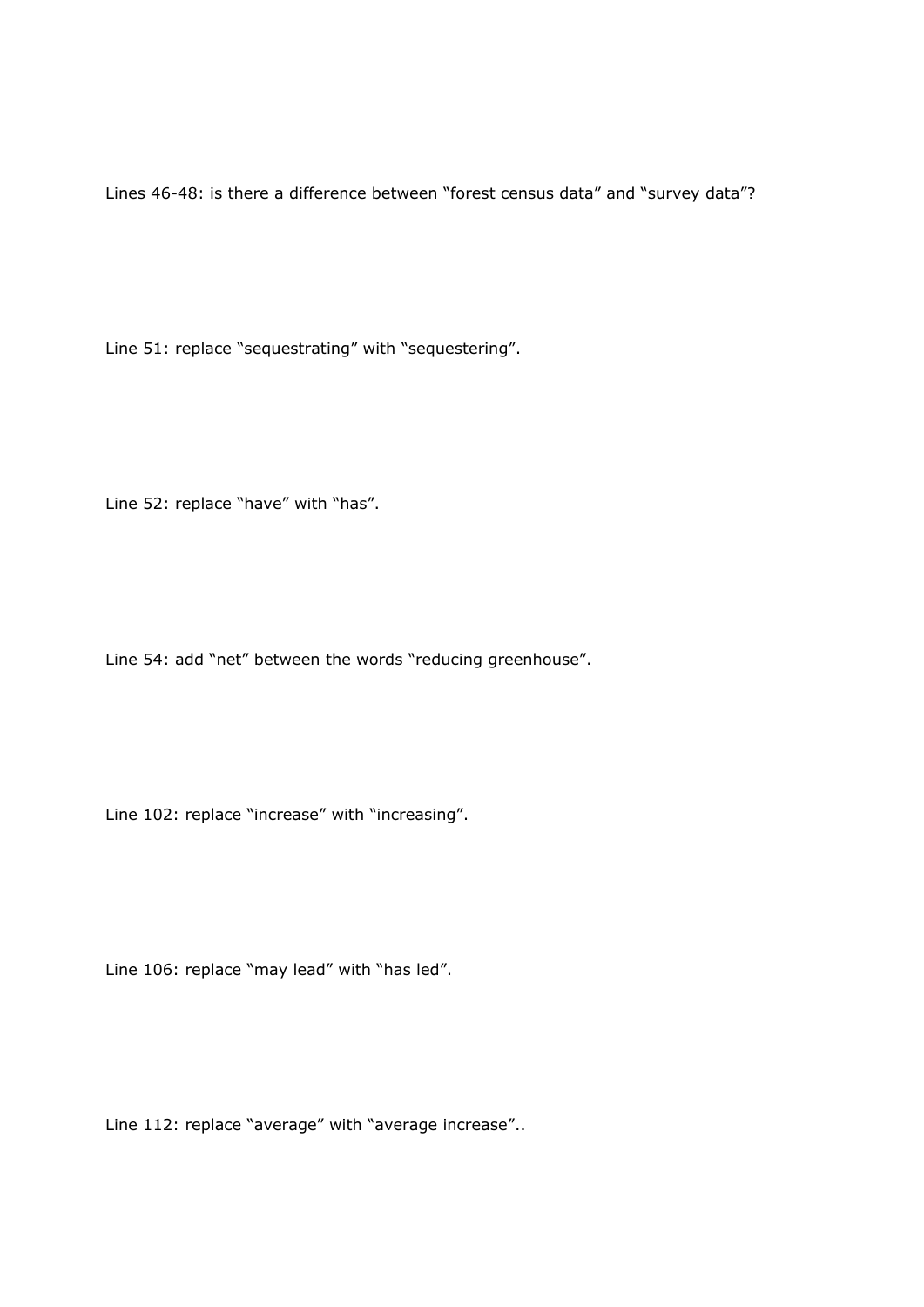Line 127: delete "during"

Lines 148-149: please provide a clear definition of the 5 terms that describe age of forest. Explain how these terms are associated with stages of forest succession and that the associated forest ages are different among different forest types.

Figure 2 uses 3 age classes that are different than the 5 classes described in lines 148-149. Are the 3 classes aggregated from the 5 classes, or defined differently?

Line 163: Forest inventories based on sample plots are not really "spatial" in that they are based on sample points spaced some distance apart. It is more a "statistical" approach to data rather than "spatial".

Line 188: this would be a good place to add some further explanation for the reduction of area and stock in 1994-1998.

Line 211: replace "promoting" with "the increase of".